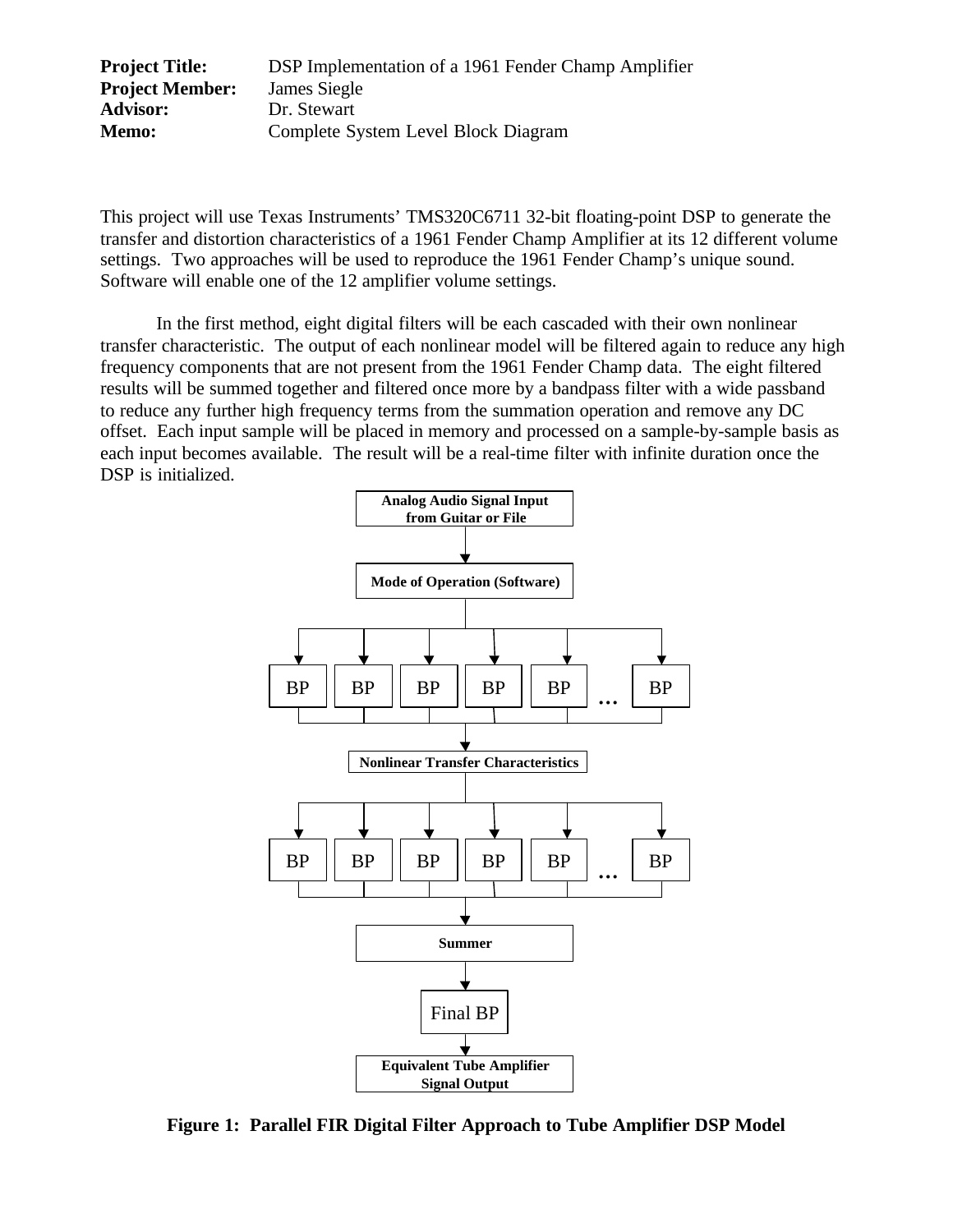The final and most likely approach is multirate signal processing [1]. In this scheme, the frequency response of the input is broken into several subbands with a multistage lowpass (LP) and highpass (HP) FIR filtering network. This first stage is defined as the Analysis Filter Bank. Nonlinear transfer characteristics, distinct for a range of frequencies, are then applied to each of the Analysis Filter Bank's subbands. The final output is then reconstructed by decoding the encoded frequency bands, up-sampling the response, and summing both FIR filtered results to be up sampled by another stage. This final network is the Synthesis Filter Bank. Thus, this method can provide the means for modeling the Champ's nonlinear network while processing a wide range of frequencies from the guitar input with lower order FIR filter designs. However, there is an inherent delay from the cascaded FIR filter structure that may dictate the use of the first method. This approach can be seen in the figure below.



**Figure 2: Multirate Signal Processing Approach to Tube Amplifier DSP Model**